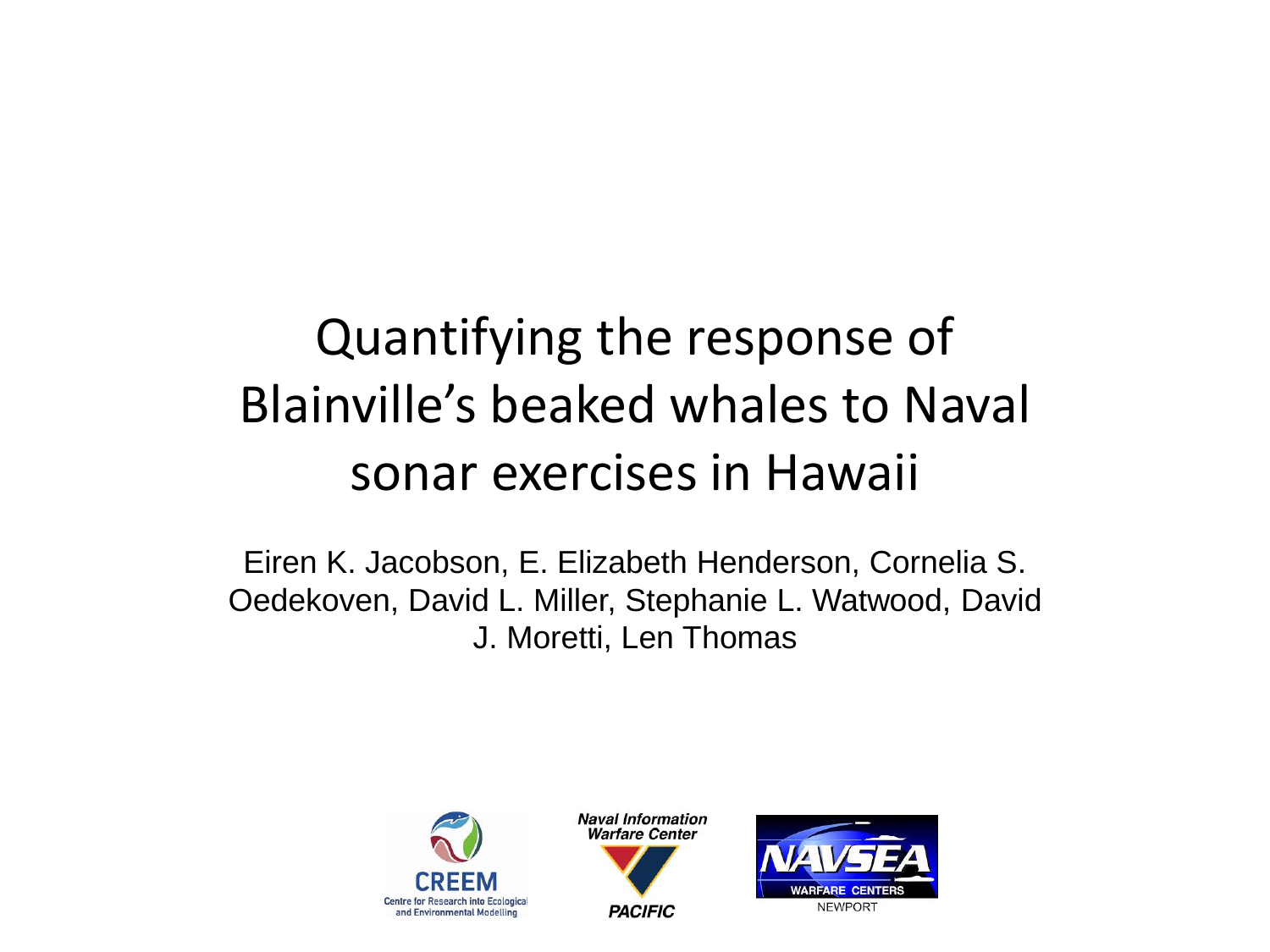## Motivation

Goal was to develop a behavioral dose-response

function for Blainville's beaked whales in Hawaii

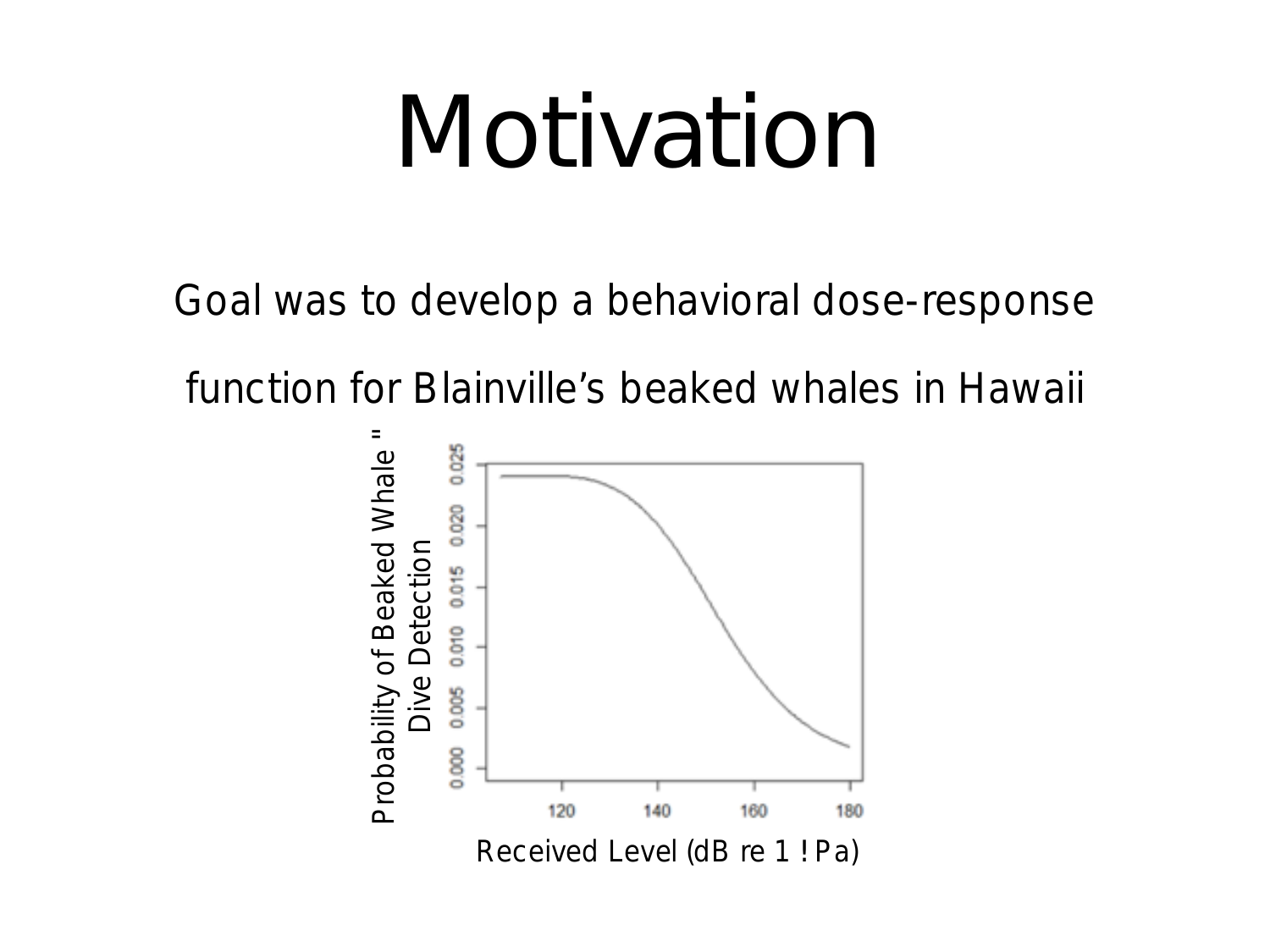# Data

- # 62 hydrophones NW of Kauai"
- # Data from before and during six training events over three years"
- $#$  For each hydrophone and each 30-min period:
	- # Beaked whale presence\*"
	- # Ship presence/absence "
	- # Sonar received levels"
	- $# N = 190,928$

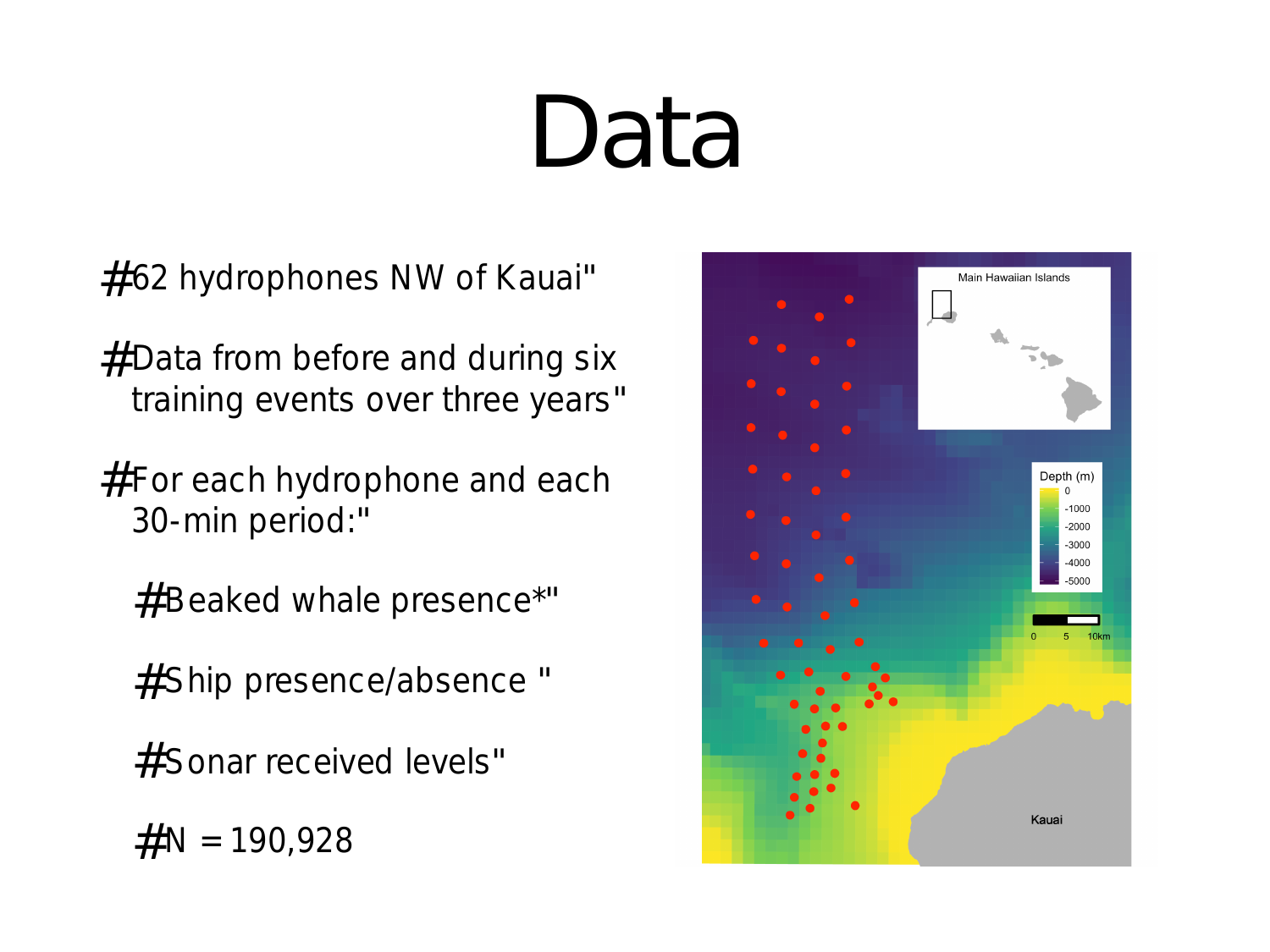# Approach



- # Needed to account for spatial correlations between animal density and sonar intensity"
- # Used a multi-stage GAM modelling approach to isolate the e\$ect of sonar"
- # The output of each model was used as an o\$set in the next"
- # Bootstrapped to propagate uncertainty through models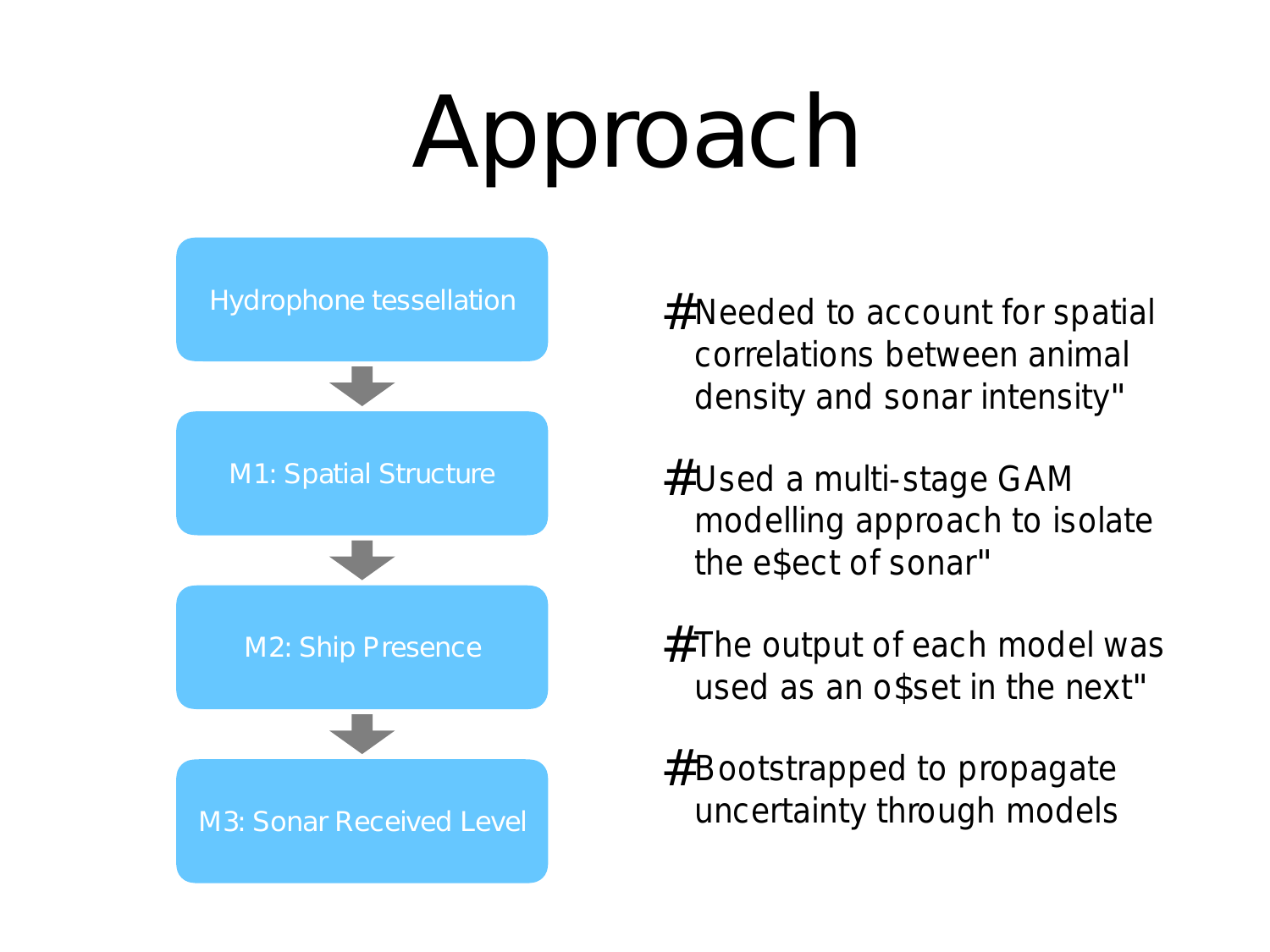## Results



Ship presence results in 64% (95% CI 59-68%) reduction in probability of beaked whale detection relative to baseline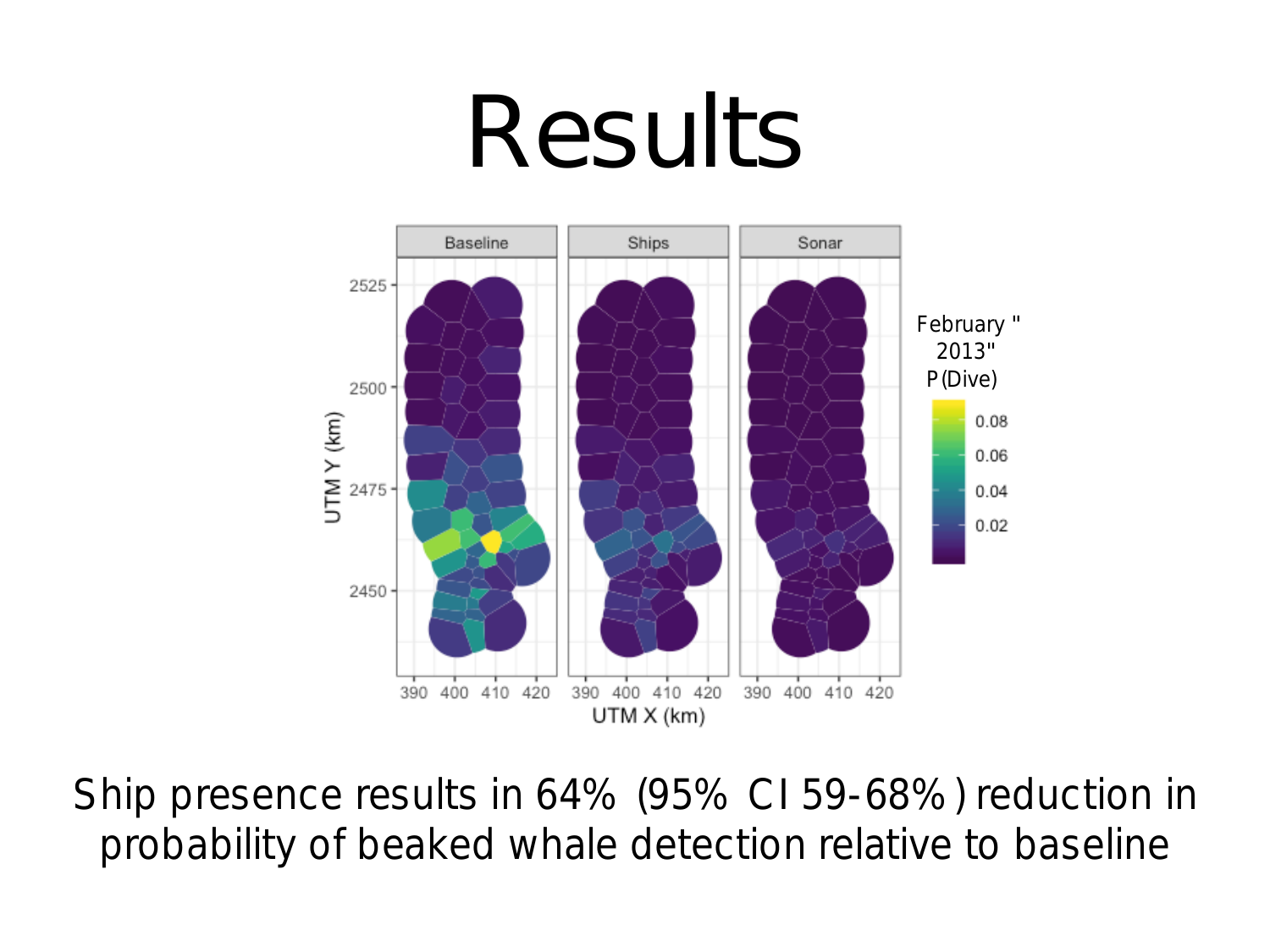## Results

Sonar received level of 150 dB re 1 ! Pa results in 78% (95% CI 62%-100%) reduction relative to when ships are present, but 92% (95% CI 87%-100%) reduction relative to baseline